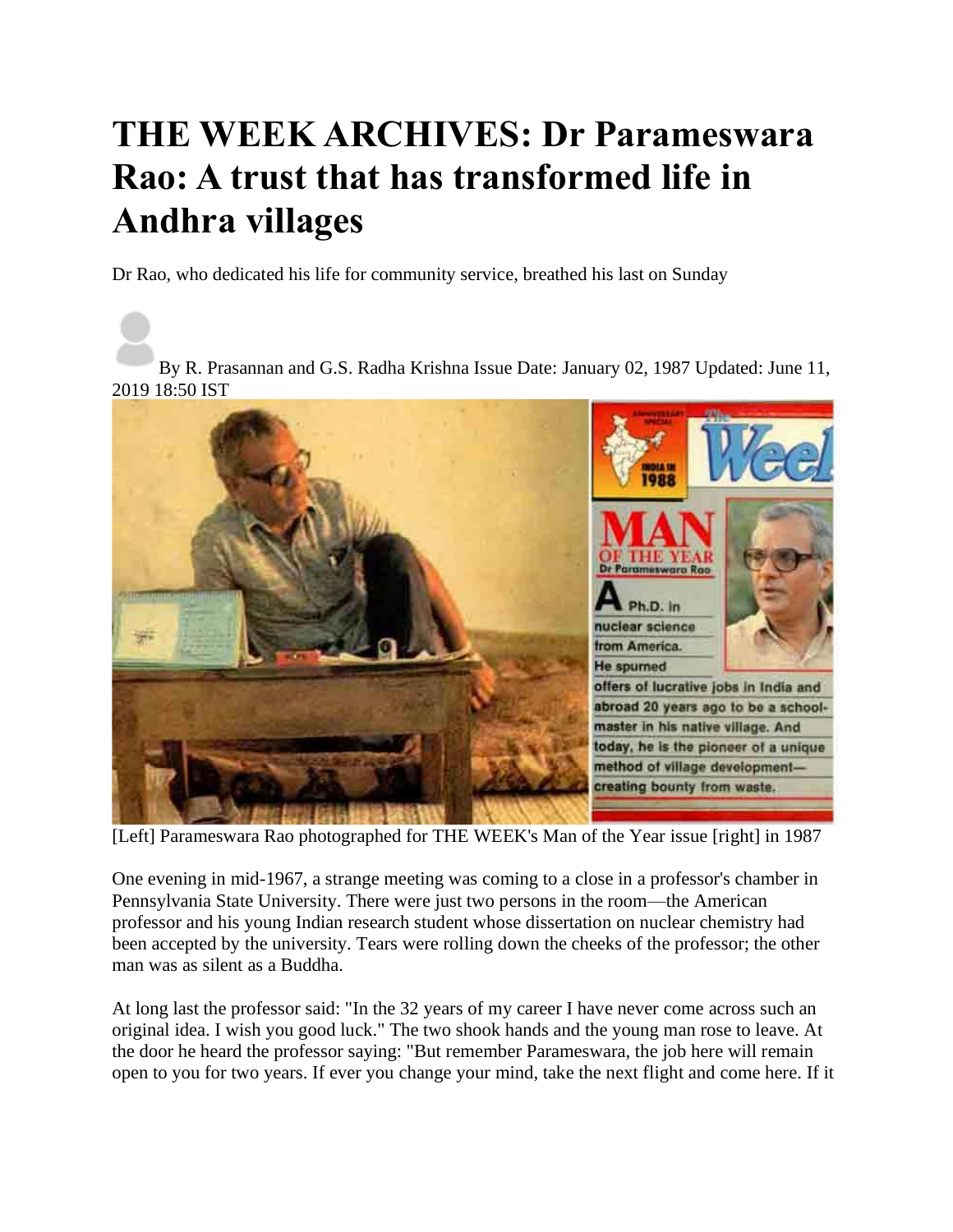is after two years, give me 15 days notice." The young man replied, "I shall remember, sir. Thank you," and left.

But Parameswara, now Dr B.V. Parameswara Rao, forgot. He forgot about the offer of an associate professorship in Pennsylvania State University at a salary of \$2,500. He forgot about the jobs offered by two American companies at higher salaries. He forgot about the top job in India's Atomic Energy Establishment which he had left two and a half years earlier and which was waiting for him in Bombay.

On his flight back to India the next day, he remembered only one thing: the sight of two illiterate old men in his ancestral village of Dimli reciting the Gita and the Bhagavata Purana. Over the years the recollection of that childhood encounter was only growing stronger when his authoritarian father forbade him to go to the village, when he got married, when he applied for that job in Bombay thinking that he would not get it, when he said goodbye to Dr Brahm Prakash who asked him to come back to the Atomic Energy Establishment after getting a doctorate from the US, when his colleagues in the States scoffed at his constant talk about the Indian villager's infinite genius.

The mind that was in such trouble 20 years ago is at peace today. It has found its destiny in the little Dimli and its primitive neighbourhood. It seeks its joy from the fact that the primitiveness of the environment is rapidly giving way to a new village order, one in which the most primitive of people prosper in harmony with the most primitive environment. It takes pride from the fact that the prosaically named Bhagavatula Charitable Trust is not a model but only a catalyst of change.

The Dimli neighbourhood today gives one a picture of constant activity. The vast acres of wasted bad lands on the rocky slopes of the Panchadharia Hills are now prospering into lush green farmlands. The damned marshlands of Vakapadu, once ravaged by the tidal waves from the nearby Bay of Bengal, are now rich prawn-breeding and salt-producing areas. The ancient, but once moribund, lacquerware art of Etikoppaka village is now in the pangs of a reincarnation as a sophisticated handicraft. And above all, the once-starving bipeds in the 50-odd villages in Yellamanchili block of Visakhapatnam district are now looking forward to a better condition of living with better nutrition, with more income coming from their land and livestock, and with better health facilities provided by Parameswaragaru and his dedicated team of workers in the Trust.

But, achieving this has been no small task even for that American-trained scientist. First of all, there were a lot many things to unlearn—all those non-rural and even non-Indian values imposed on him by the urban culture. After all, how much of rural India did he know from those short summer vacations in his ancestral house at Dimli, having lived and studied in Visakhapatnam or Bombay or the United States?

And before that there was the problem of his father. He had always lacked the guts to defy him; that was why he had gone to college, instead of to the village, after school final. He had applied for the job in Bombay thinking that if rejected he could tell his father that he was unfit for such jobs. But the father had always won, and when Parameswara had written to him of the research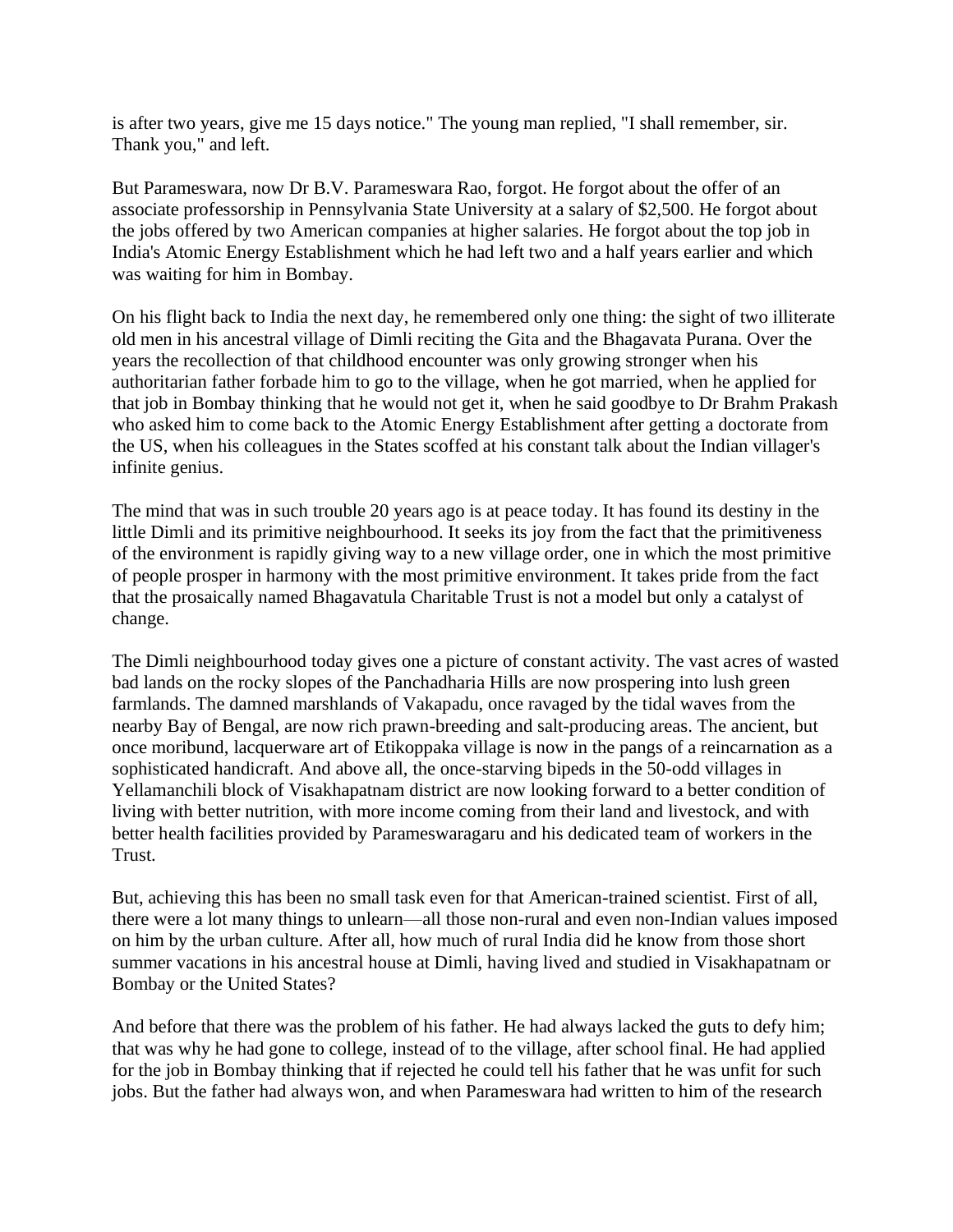project in America the father had difficulty in concealing his joy—the old man had replied by sending him an air ticket to the US.

But this time the son had his way. On the very day of his return to Visakhapatnam he told his parents of his plans, though not yet concrete. He had already got the consent of his wife to whom he had written a four-page letter from the US describing his dreams only to receive a four-lined letter which stated: "Do whatever you like; but always remember that I am with you."

The father finally consented reluctantly. Within hours Parameswara and his wife were cleaning the cobwebs in the abandoned ancestral house at Dimli, 50-odd kilometres from Visakhapatnam. The next day he went out for a walk in the village where he met a bunch of schoolboys. On inquiry he was told that their school was at Yellamanchili, five miles away.

So the first thing Dimli needed was a school. But where was money to start a school? Parameswara began to talk to the villagers. But everyone was sceptical not only about the need for a school, but also about the genuineness of this strange man's purpose. At a meeting, Chilukama, the richest, and hence the most miserly man in the village, asked him; "What is the guarantee that you won't run away with the money to America?" Parameswara replied calmly: "My brothers are here to dissuade me from the project. Will you please talk to them?"

The brothers told Chilukama that Parameswara had come to Dimli refusing jobs which would pay him enough to start more than one school in a year. He wanted the people to contribute only because he wanted the school to be a people's school.

The next morning when Parameswara was having what he thought was the last meeting with the villagers at the Rama Mandir, Chilukama walked in, took out a wad of notes from the fold of his dhoti, counted Rs 1,000 and gave it to Parameswara. The rest of the villagers did not want any more guarantee. That Chilukamma had trusted his money with this strange man was enough.

With Rs 57,000 collected this way and Rs 19,000 given by the American Peace Corps the school building was ready by June 1968. But then the state government suddenly withdrew permission to private parties to start schools.

Parameswara met Chief Minister K. Brahmananda Reddy, but to no avail. He then sought an appointment with Governor Khandubhai Desai. After many failures he met the Governor's ADC who, amazed at the aspiring village schoolmaster's command over the English language, asked him: "Are you a graduate?" When Parameswara reluctantly told him that he was a PhD from the US, the ADC rushed into the Governor's room. The long meeting ended in the beginning of a close friendship. On Gandhi Jayanti day in 1968, the Dimli High School was opened. The school received ad hoc grants from the government to pay the staff till 1976 when it was handed over to the zilla parishad.

The courses taught to the children at the school included tanning techniques. Parameswara was always conscious of the fact that mere literacy would not solve the village's problems. On the contrary, it would only accentuate the problems with a large number of literate young men finding themselves misfits in the village milieu.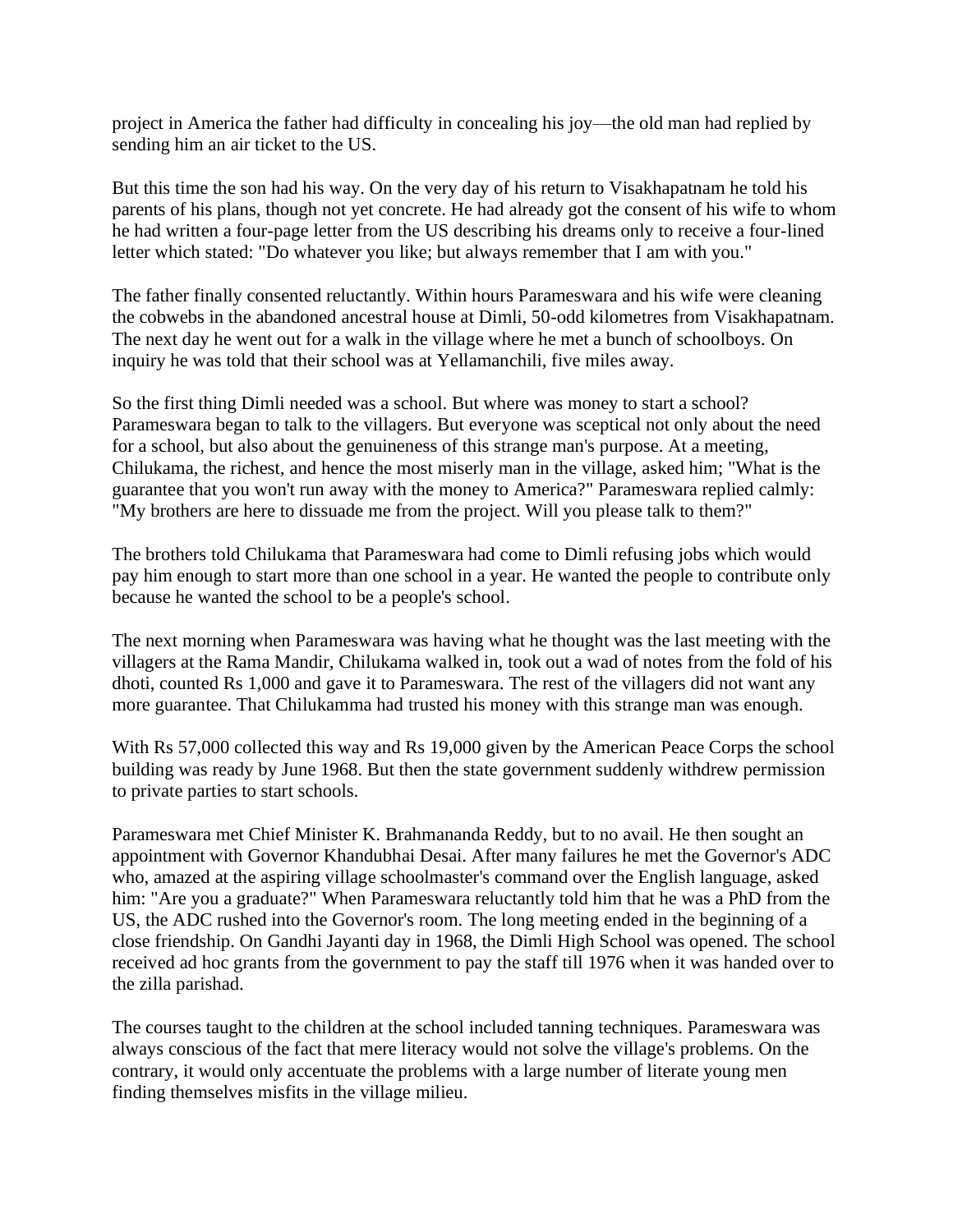The village schoolmaster again began to look around. By then his two and a half year savings from the USA were exhausted. It was then that he spotted the 1,000-odd acres of marshland at Vakapadu, 12 miles from Dimli. The cyclonic storms from the Bay of Bengal had left the area hospitable only to dangerous reptiles of the bog. The people on its periphery led a sub-human life, their few small-scale salt pans constantly destroyed by the tidal waves.

But that did not discourage him. Scientific methods of production should be able to withstand the onslaught of nature, he knew. If his experiments succeeded, he could impart the technology to the villagers. Parameswara approached various government agencies with a request for a lease of 380 acres of wasteland at Vakapadu. After a long pursuit the papers were ready, but they were not just reaching him.

Once again he travelled to Hyderabad and tracked the papers down to a clerk's desk where he was asked for a bribe of Rs 25. Showing his wallet which contained Rs 50, he told the clerk: "My return ticket will cost me Rs 25. I have to spend the night in Hyderabad. And moreover, why should I bribe you?" The papers did not move from the table and Parameswara had to approach the chief minister. Fortunately, P.V. Narasimha Rao remembered the man whose school he had opened a few years earlier as education minister.

Salt production began at Vakapadu in 1973. In its early days, the neighbouring villagers used to laugh at the man who used to make the regular trips to Vakapadu—part of the way on his bicycle and part of the way carrying his bicycle across the bog. But the derision soon gave way to admiration when he showed them how useful even the boggiest land could be made. He also helped them take up salt manufacture as a worthy enterprise using modem technology. And recently he has also started experimenting with prawn culture in the reservoirs of his salt pans.

Even before the Vakapadu project recovered from its teething problems, Parameswara began looking for other avenues of development. And in one he badly burnt his fingers because of his inexperience with local political powers. In 1973, he invited the local people to invest in a cooperative factory which would manufacture sugar from a drought-resistant variety of cane, thus helping the farmers of the area to grow this variety. But the local sugar lobby suddenly woke up realising that it would soon be deprived of the cheap raw material. Facing opposition, Parameswara abandoned the project, and just as he had done to collect the money, he went from door to door to return it.

The incident, however, helped him in a way. Suddenly the local people's confidence in him grew and so Parameswara did not have to do much canvassing to start the Divvela Cooperative Farmers' Service Centre in 1974. The cooperative was launched to help farmers with agricultural loans, meet their equipment needs, provide them additional sources of income like poultry and dairy. Again money was the big problem. Finally, he contacted a German organisation called EZE (Central Protestant Agency for Development Assistance) which asked him to form a trust. Once again Parameswara went around the villages, but yet he was short of a few thousand rupees.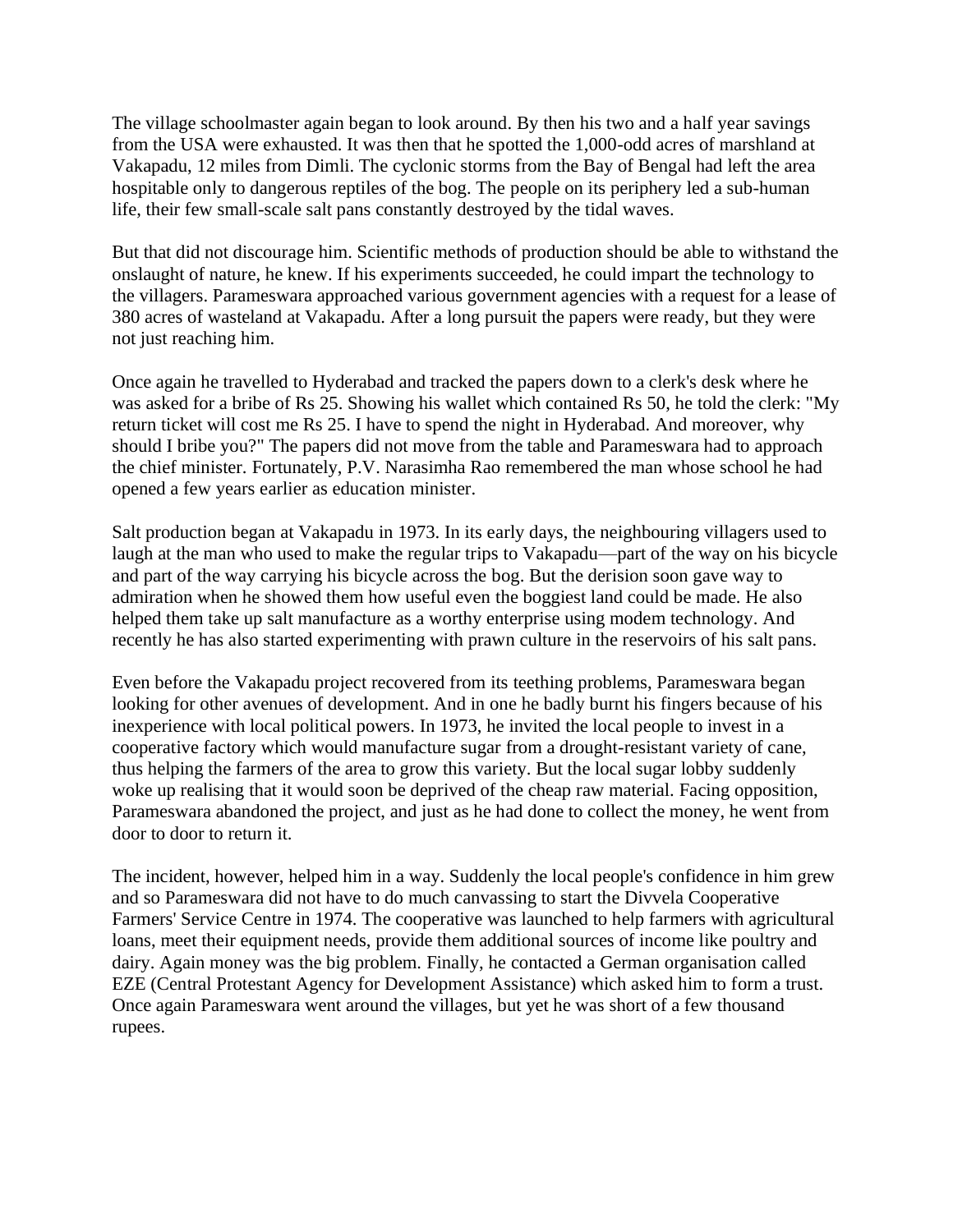One day, his 78-year-old father called him and said: "I know you are doing some good work in the village. I will give you Rs 10,000 if you will start a hospital in Dimli and name it after me. I have 3,000 in cash and 7,000 in other assets to give you."

Parameswara replied: "Father, give me that 3,000. I shall develop the whole village and my scheme will include the health of the villagers without actually having to start a hospital. A hospital will require much more money than what you can give me." The next morning the father again called him to his side and said: "I know nothing of what you are talking. But I have trust in you. Take the money and name the trust after the family."

The Bhagavatula Charitable Trust (BCT) was registered in November 1976 and it had its first experience of relief and rehabilitation work following the 1977 cyclone disaster in coastal Andhra. The trust put in eight lakh man-days to bring relief to the people. In the event 6,000 people benefited from it.

Then began the ambitious wasteland development schemes. "I noticed that 25,000 acres lay waste in this block (Yellamanchili). Why not develop it?" said Parameswara. So, he contacted the district collector who finally sanctioned 50 acres on a 20-year lease on the slopes of the Panchadharia Hills with a warning: "You are being foolish".

From any reckoning it was a foolish attempt. Buried in the land were huge boulders. The land had never been touched with a plough or a spade for hundreds of centuries. In short, a primeval land, greened only by thorny shrubs and weeds.

But Parameswara only saw the rose among the thorns. On the rocky slope of the hill was a centuries-old temple around which were five perennial springs. (The Panchadharia Hills had got their name from these springs.) So, there was water—and hope.

The work began immediately with hired experts. "We went to the agricultural laboratories and collected information about plant species that grow on dry land. We did nothing original. We were only implementing what the agricultural universities found was possible."

"I guess I was being foolish," was the remark of the collector who sanctioned the lease when he visited the prosperous Panchadharia farm three years later. One can say there are today six springs on Panchadharia Hills. The five springs of water and the spring of hope that is the BCT whose activities are coordinated from there.

But mere wasteland development does not benefit the villages except that it provides them employment. Parameswara is always particular that the technology has to be taken to the villagers. That is why the BCT has taken small farmers' plots on short-term leases to develop them and return them to the owners. In the case of one small farmer, the trust has even liberated his plot from a moneylender (thus liberating him, too) and undertaken to develop the farm.

Meanwhile, Parameswara was also understanding the life of the villagers. His contact with the farmers and salt workers made him realise that development work oriented merely towards economic uplift was meaningless. One evening as he was walking to Morakada village, an old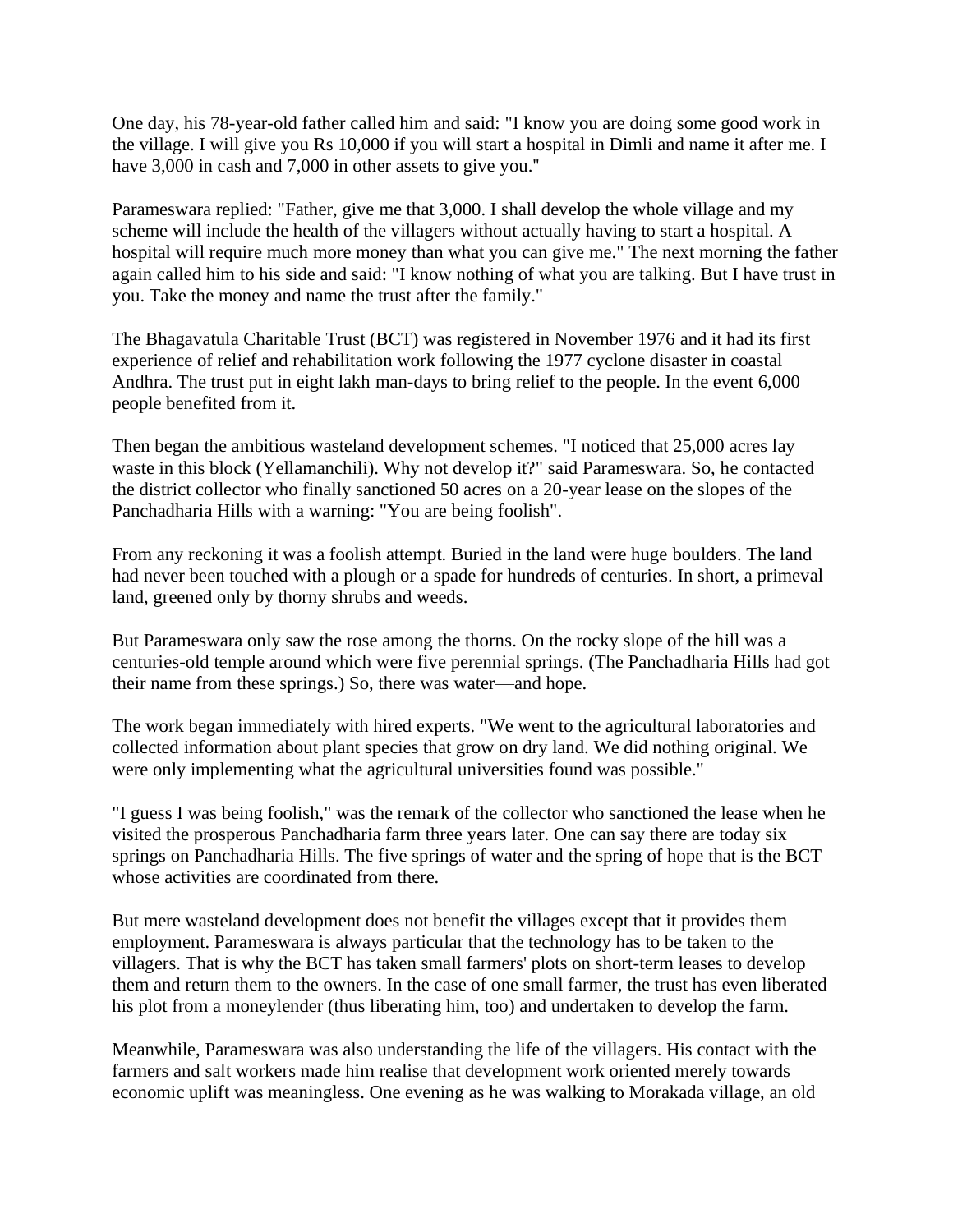woman stopped him and said: "You have all these programmes for men, who squander them. They rarely benefit women and the family. Don't you have anything for us?"

Thus was started the thrift schemes for women, the mahila mandalis in villages, whose activities are coordinated by the Mahila Samakhya, a federation of mahila mandalis. The programme began by giving women additional sources of small income like raising nurseries and stitching adda leaves. The women were encouraged to save small amounts against which the trust would give them loans to buy sheep and poultry and so on. The activities of mahila mandalis have become so successful that BCT is now concentrating on women as agents of social change.

"We have come to realise that when we work through the men, the benefits rarely permeate to the family. A man's world is mostly limited to him and perhaps to his farm or work," says Parameswara. "But a woman's world extends to her family, that is herself, her husband and children. Through them the village also develops. You can see the result for yourself."

There is no denying the fact that it was through the women that BCT's development message has reached the 50-odd villages around it. Women health workers educate the villagers about basic sanitation and attend to primary medical needs, women para-vets attend to the health problems of village livestock, women thrift workers collect the savings of village women and educate them about small savings and investment schemes like poultry and sheep, the mahila mandalis run the balawadis and supervise thrift activities—in every field it is the women who are in the forefront.

There is no gainsaying the amount of risk that Parameswara and his colleagues in the BCT have faced in such schemes which involve a certain amount of interference with age-old familial and social equations. In earlier stages the villagers quite often protested when Harijan women were appointed as balawadi teachers or health workers. Parameswara narrated an instance: "Once one of our villages wanted to have a balwadi. We selected a Harijan destitute girl of the village, trained her and sent her to the village as teacher. The villagers came back to us saying they did not want a Harijan to teach their children. Then we asked them: Didn't you ask for the balwadi? Didn't you say that you wanted this poor girl to be helped in some way or the other? They said, 'yes'. Then we told them: 'We can find only this one way to meet both demands. Do you have any complaints against her teaching qualities?' They said they had none. We then told them to go back and ponder the matter. Your children will come to no harm by being taught by a Harijan girl:' The next day they came back saying that the teacher was welcome."

It is this infinite capacity of Parameswara to use his patient reasoning that has won him the goodwill of the villagers. He has often used it to correct their erring ways. Once 120 people of one village were sanctioned loans by a bank to buy cows at the recommendation of the trust. Most of them got the money but did not buy the cows. When the bank complained to Parameswara, he and a few colleagues visited the village where some of the workers enacted a role-play which showed what had happened in the village. Some people shouted: "Yes, this has happened in the village." The clamour was such that the erring loanees came to Parameswara and admitted their mistake. He told them softly: "Now you go and buy your cows." Not one among the 120 failed to comply with that friendly advice.